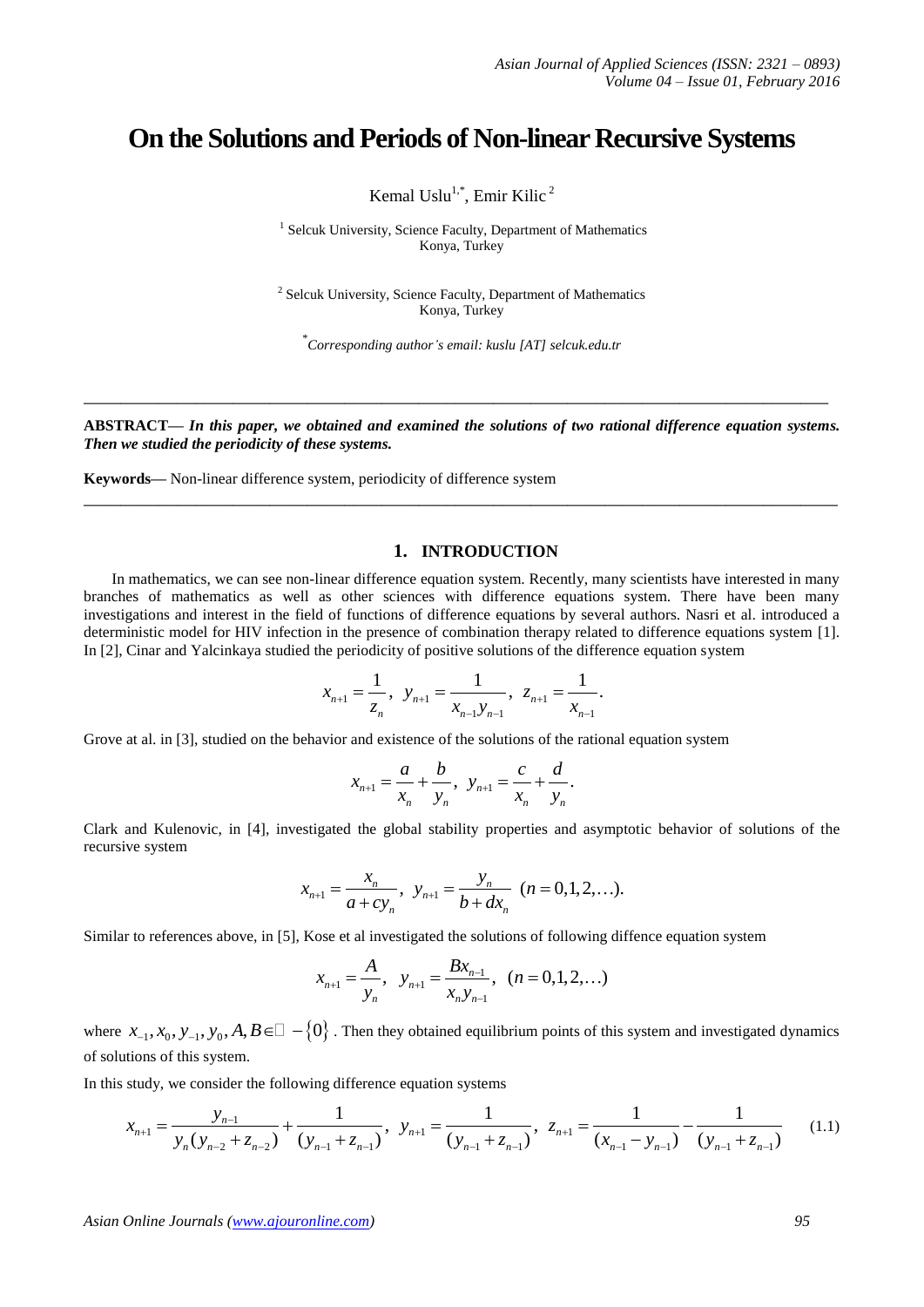with initial values

Asian Journal of Applied Sciences (ISSN: 2321 – 0893)

\nNotume 04 – Issue 01, February 2016

\nwith initial values

\n
$$
x_{-1}, x_0, y_{-2}, y_{-1}, y_0, z_{-2}, z_{-1}, z_0 \in \mathbb{Z} \setminus \{0\}, (y_{-2} + z_{-2} \neq 0, y_{-1} + z_{-1} \neq 0, y_0 + z_0 \neq 0, x_{-1} \neq y_{-1}, x_0 \neq y_0)
$$
\nand

\n
$$
x_{n+1} = \frac{y_{n-1}}{y_{n-1}} + \frac{1}{(y_{n-1}-y_{n-1})}, y_{n+1} = \frac{1}{(y_{n-1}-y_{n-1})}, z_{n+1} = \frac{1}{(y_{n-1}-y_{n-1})} - \frac{1}{(y_{n-1}-y_{n-1})}
$$
\n(1.2)

$$
x_{0}, y_{-2}, y_{-1}, y_{0}, z_{-2}, z_{-1}, z_{0} \in \mathbb{Z} - \{0\}, (y_{-2} + z_{-2} \neq 0, y_{-1} + z_{-1} \neq 0, y_{0} + z_{0} \neq 0, x_{-1} \neq y_{-1}, x_{0} \neq y_{0})
$$
  

$$
x_{n+1} = \frac{y_{n-1}}{y_{n}(y_{n-3} + z_{n-3})} + \frac{1}{(y_{n-2} + z_{n-2})}, y_{n+1} = \frac{1}{(y_{n-2} + z_{n-2})}, z_{n+1} = \frac{1}{(x_{n-2} - y_{n-2})} - \frac{1}{(y_{n-2} + z_{n-2})}
$$
(1.2)

with initial values

 $x_1, x_2, x_3, x_4, x_5, y_1, y_2, y_3, y_4, y_2, y_3, z_4, z_5, z_6 \in \mathbb{R} \setminus \{0\}, \ (y_{-3} + z_{-3} \neq 0, y_1 + z_{-2} \neq 0, y_1 + z_{-1} \neq 0, y_0 + z_0 \neq 0, y_1 + z_1 \neq 0, y_1 + z_2 \neq 0, y_1 + z_1 \neq 0, y_2 + z_2 \neq 0, y_3 + z_3 \neq 0, y_4 + z_4 \neq 0, y_4 + z_4 \ne$  $x_{-2} \neq y_{-2}, x_{-1} \neq y_{-1}, x_0 \neq y_0$ .

Now, we give basic, initial definitions and theorems firstly. Let  $I_1$ ,  $I_2$  and  $I_3$  be some intervals of real numbers and let  $F_1: I_2 \times I_3 \rightarrow I_1$ ,  $F_2: I_2 \times I_3 \rightarrow I_2$ ,  $F_3: I_1 \times I_2 \times I_3 \rightarrow I_3$  be three continuously d and let  $F_1: I_2 \times I_3 \to I_1$ ,  $F_2: I_2 \times I_3 \to I_2$ ,  $F_3: I_1 \times I_2 \times I_3 \to I_3$  be three continuously differentiable functions. For every initial condition  $(x_i, y_i, z_i) \in I_1 \times I_2 \times I_3$ , it is obvious that these systems<br>  $x_{n+1} = F_1(y_n, z_n), \qquad y_{n+1} = F_2(y_n, z_n), \qquad z_{n+1} = F_3(x_n, y_n, z_n)$  (1.3)

$$
x_{n+1} = F_1(y_n, z_n), \qquad y_{n+1} = F_2(y_n, z_n), \qquad z_{n+1} = F_3(x_n, y_n, z_n)
$$
 (1.3)

have a unique solution  $\{x_n, y_n, z_n\}_{n=0}^{\infty}$  $\int_{-0}^{1}$ . By using [1], we can give the following results for our study.

**a**) A solution  $\{x_n, y_n, z_n\}_{n=0}^{\infty}$  $_{=0}$  of the system of difference equations (1.3) is periodic if there exist a positive integer *p* such that  $x_{n+p} = x_n$ ,  $y_{n+p} = y_n$ ,  $z_{n+p} = z_n$ , the smallest such positive integer *p* is called the prime period of the solution of difference equation system (1.3).

**b**) A point  $(x, y, z) \in I_1 \times I_2 \times I_3$  is called an equilibrium point of system (1.3) if 1) A point  $(x, y, z) \in I_1 \times I_2 \times I_3$  is called<br>  $\overline{x} = F_1(y, z), \quad \overline{y} = F_2(y, z), \quad \overline{z} = F_3(x, y, z).$ 

**c**) The equilibrium point  $(x, y, z)$ of difference equation system (1.3) is called stable (or locally stable) if for every  $\varepsilon > 0$ , there exist  $\delta > 0$ , such that for all  $(x_s, y_s, z_s) \in I_1 \times I_2 \times I_3$  with  $\left\|(x_s, y_s, z_s) - (x, y, z)\right\| < \delta$ , implies  $(x_n, y_n, z_n) - (x, y, z)$   $\leq \varepsilon$  for all  $n \geq 0$ . Otherwise equilibrium point is called unstable.

**d**) The equilibrium point  $(x, y, z)$  of the difference equation system (1.3) is called asymptotically stable (or locally  $$ asymptotically stable), if it is stable and there exist  $\gamma > 0$  such that for all  $(x_s, y_s, z_s) \in I_1 \times I_2 \times I_3$  with  $(x_s, y_s, z_s) - (x, y, z)$   $\leq \gamma$ , implies  $\lim_{n \to \infty}$   $\left\| (x_n, y_n, z_n) - (x, y, z) \right\| = 0$  $\lim_{n \to \infty}$   $\left\|(x_n, y_n, z_n) - (x, y, z)\right\| = 0.$ 

**e**) The equilibrium point  $(x, y, z)$ of difference equation system (1.3) is called global asymptotically stable, if it is stable and for every  $(x_s, y_s, z_s) \in I_1 \times I_2 \times I_3$ , we have  $\lim_{n \to \infty} \left\| (x_n, y_n, z_n) - (x, y, z) \right\| = 0$  $\lim_{n \to \infty}$   $\left\| (x_n, y_n, z_n) - (x, y, z) \right\| = 0.$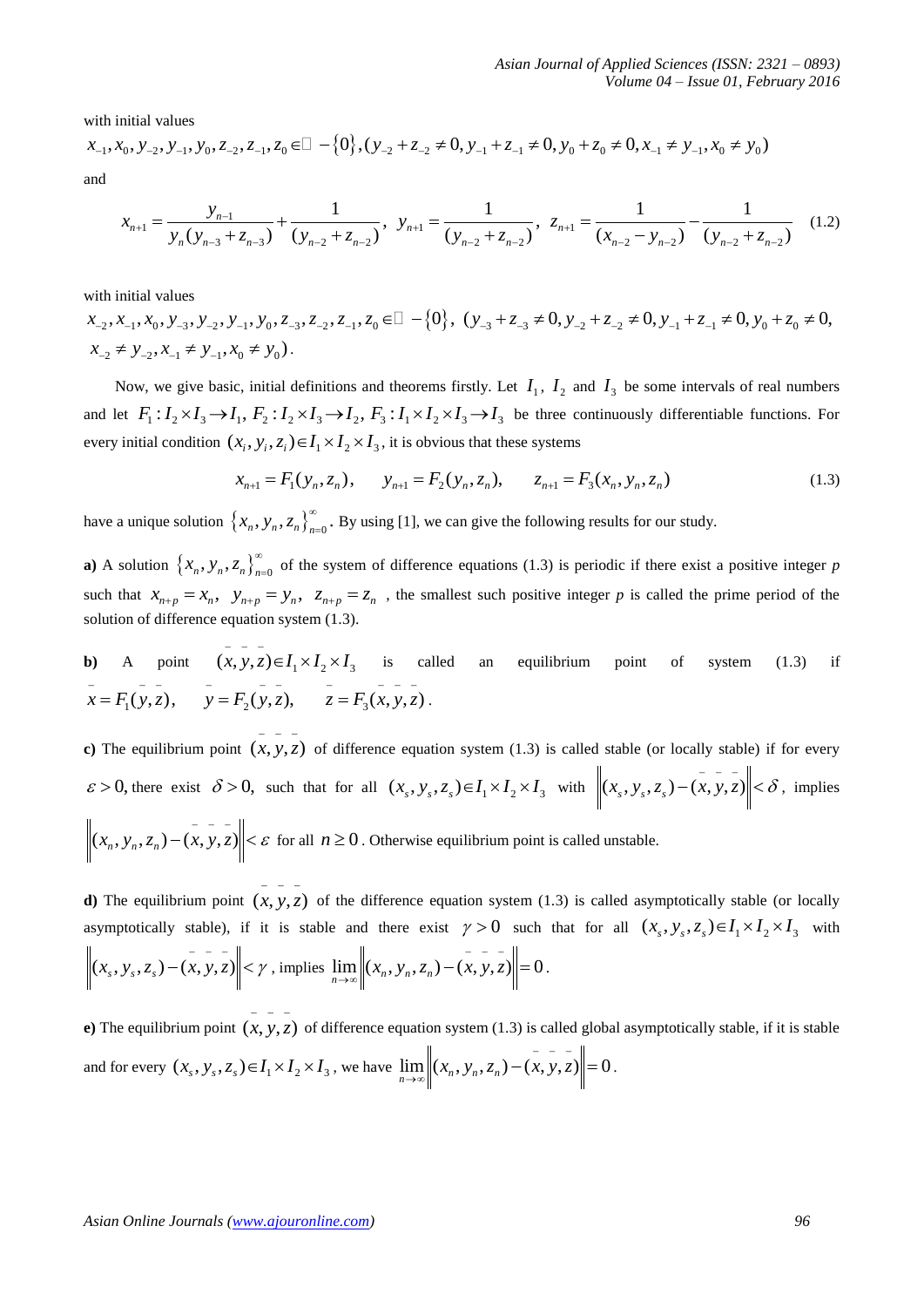#### **2. THE SOLUTIONS AND PERIODICITY OF THESE SYSTEM**

Firstly we give some results related to difference equation system (1.1). In the following theorems, we show the periodicity of these solutions and obtain solutions of this system (1.1) related to initial values.

**Theorem 2.1.** Suppose that  $\{x_n, y_n, z_n\}$  are the solutions of the difference equation system (1.1) with initial values  $x_{-1}, x_0, y_{-2}, y_{-1}, y_0, z_{-2}, z_{-1}, z_0 \in \mathbb{Z} \to \{0\}$ ,  $y_{-2} + z_{-2} \neq 0$ ,  $y_{-1} + z_{-1} \neq 0$ ,  $y_0 + z_0 \neq 0$ ,  $x_{-1} \neq y_{-1}, x_0 \neq y_0$ . Then all solutions of the system (1.1) are periodic with period 6.

Proof: From the system (1.1), it is obtained the following equalities  

$$
x_{n+1} = \frac{y_{n-1}}{y_n(y_{n-2} + z_{n-2})} + \frac{1}{(y_{n-1} + z_{n-1})}, \ y_{n+1} = \frac{1}{(y_{n-1} + z_{n-1})}, \ z_{n+1} = \frac{1}{(x_{n-1} - y_{n-1})} - \frac{1}{(y_{n-1} + z_{n-1})}
$$

$$
y_n(y_{n-2} + z_{n-2}) \quad (y_{n-1} + z_{n-1}) \quad (y_{n-1} + z_{n-1}) \quad (x_{n-1} - y_n)
$$
  

$$
x_{n+2} = y_n + \frac{1}{(y_n + z_n)}, \quad y_{n+2} = \frac{1}{(y_n + z_n)}, \quad z_{n+2} = \frac{1}{(x_n - y_n)} - \frac{1}{(y_n + z_n)}
$$

$$
x_{n+2} - y_n + \frac{1}{(y_n + z_n)}, \ y_{n+2} - \frac{1}{(y_n + z_n)}, \ z_{n+2} - \frac{1}{(x_n - y_n)} - \frac{1}{(y_n + z_n)}
$$
  

$$
x_{n+3} = \frac{1}{(y_{n-1} + z_{n-1})} + x_{n-1} - y_{n-1}, \ y_{n+3} = x_{n-1} - y_{n-1}, \ z_{n+3} = \frac{y_n(y_{n-2} + z_{n-2})}{y_{n-1}} - x_{n-1} + y_{n-1}
$$

$$
x_{n+4} = \frac{1}{(y_n + z_n)} + x_n - y_n, \ \ y_{n+4} = x_n - y_n, \ \ z_{n+4} = \frac{1}{y_n} - x_n + y_n
$$

$$
x_{n+4} = \frac{1}{(y_n + z_n)} + x_n - y_n, \quad y_{n+4} = x_n - y_n, \quad z_{n+4} = \frac{1}{y_n} - x_n + y_n
$$
  

$$
x_{n+5} = x_{n-1} - y_{n-1} + \frac{y_{n-1}}{y_n(y_{n-2} + z_{n-2})}, \quad y_{n+5} = \frac{y_{n-1}}{y_n(y_{n-2} + z_{n-2})}, \quad z_{n+5} = y_{n-1} + z_{n-1} - \frac{y_{n-1}}{y_n(y_{n-2} + z_{n-2})}
$$

 $x_{n+6} = x_n, \ y_{n+6} = y_n, \ z_{n+6} = z_n$ 

Thus all solutions of the system (1.1) are periodic with 6 period.

**Theorem 2.2.** All solutions of the difference equation system (1.1) with initial values Thus all solutions of the system (1.1) are periodic with 6 period.<br> **Theorem** 2.2. All solutions of the difference equation system (1.1) with initial values<br>  $x_{-1} = p$ ,  $x_0 = q$ ,  $y_{-2} = r$ ,  $y_{-1} = s$ ,  $y_0 = t$ ,  $z_{-2} = u$ , follow

$$
x_{6k+1} = \frac{s}{t(r+u)} + \frac{1}{s+v}, \ \ y_{6k+1} = \frac{1}{s+v}, \ \ z_{6k+1} = \frac{1}{p-s} - \frac{1}{s+v}
$$

$$
x_{6k+2} = t + \frac{1}{t+w}
$$
,  $y_{6k+2} = \frac{1}{t+w}$ ,  $z_{6k+2} = \frac{1}{q-t} - \frac{1}{t+w}$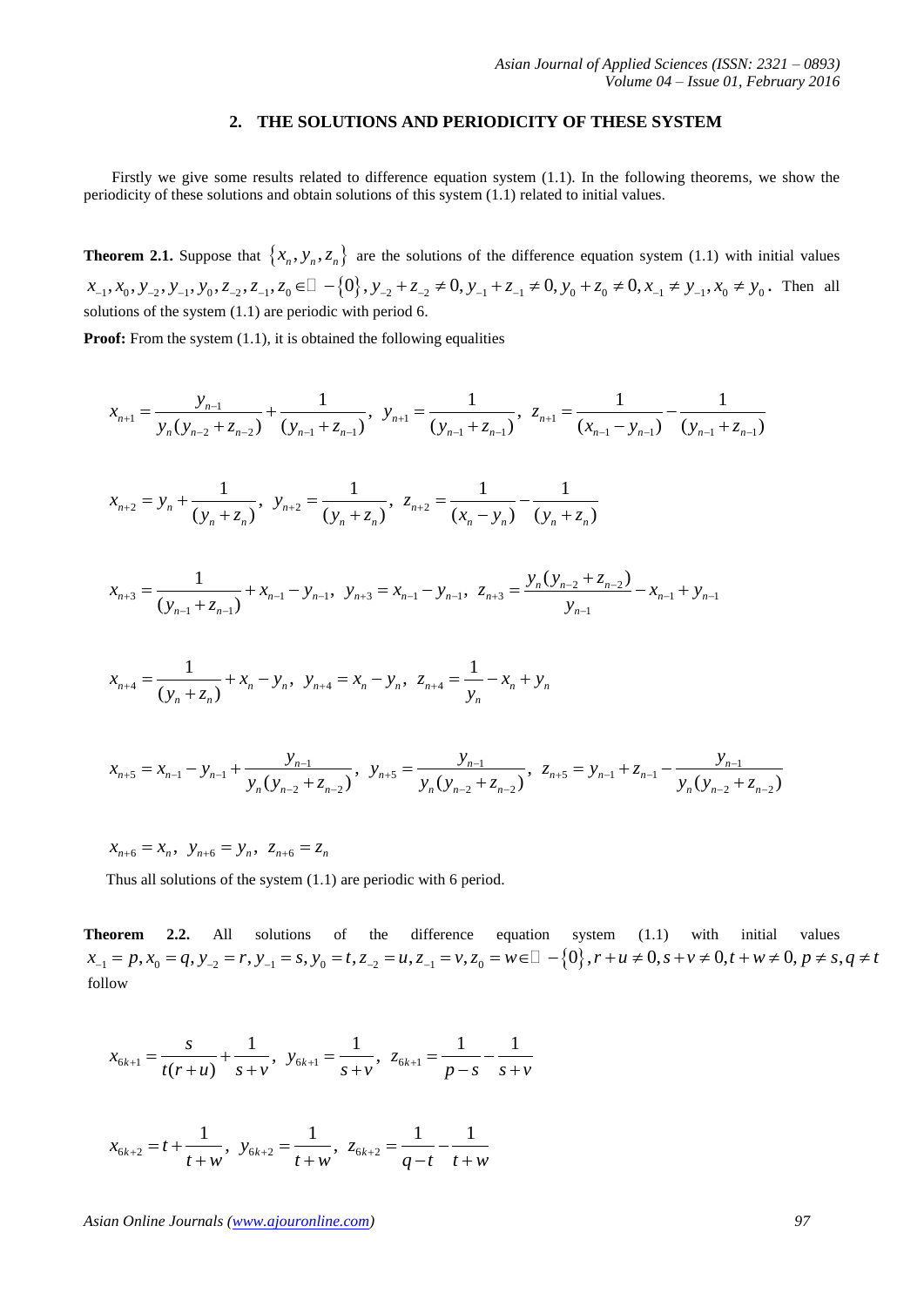$$
x_{6k+3} = \frac{1}{s+v} + p - s, \ y_{6k+3} = p - s, \ z_{6k+3} = \frac{t(r+u)}{s} - p + s
$$

$$
x_{6k+4} = \frac{1}{t+w} + q - t, \ \ y_{6k+4} = q - t, \ \ z_{6k+4} = \frac{1}{t} - q + t
$$

$$
t + w
$$
  

$$
x_{6k+5} = p - s + \frac{s}{t(r+u)}, \quad y_{6k+5} = \frac{s}{t(r+u)}, \quad z_{6k+5} = s + v - \frac{s}{t(r+u)}
$$

 $x_{6k+6} = x_{6k} = q$ ,  $y_{6k+6} = y_{6k} = t$ ,  $z_{6k+6} = z_{6k} = w$ .

**Proof:** By using induction method, it is obvious that above results hold for  $n = 0$ . Assume that these equalities hold. Now we must show that above results hold for  $n = k + 1$ .

$$
x_{6k+7} = \frac{y_{6k+5}}{y_{6k+6}(y_{6k+4} + z_{6k+4})} + \frac{1}{(y_{6k+5} + z_{6k+5})} = \frac{s}{t(r+u)} + \frac{1}{s+v},
$$

$$
x_{6k+7} = \frac{1}{y_{6k+6}(y_{6k+4} + z_{6k+4})} + \frac{1}{(y_{6k+5} + z_{6k+5})} = \frac{1}{t(r+u)} + \frac{1}{s+v},
$$
  

$$
y_{6k+7} = \frac{1}{(y_{6k+5} + z_{6k+5})} = \frac{1}{s+v}, \ z_{6k+7} = \frac{1}{(x_{6k+5} - y_{6k+5})} - \frac{1}{(y_{6k+5} + z_{6k+5})} = \frac{1}{p-s} - \frac{1}{s+v}
$$

$$
x_{6k+8} = y_{6k+6} + \frac{1}{(y_{6k+6} + z_{6k+6})} = t + \frac{1}{t+w},
$$

$$
y_{6k+8} = \frac{1}{(y_{6k+6} + z_{6k+6})} = \frac{1}{t+w}, \ z_{6k+8} = \frac{1}{(x_{6k+6} - y_{6k+6})} - \frac{1}{(y_{6k+6} + z_{6k+6})} = \frac{1}{q-t} - \frac{1}{t+w}
$$

$$
x_{6k+9} = \frac{1}{(y_{6k+5} + z_{6k+5})} + x_{6k+5} - y_{6k+5} = \frac{1}{s+v} + p - s,
$$

$$
y_{6k+9} = x_{6k+5} - y_{6k+5} = p - s, \ z_{6k+9} = \frac{y_{6k+6}(y_{6k+4} + z_{6k+4})}{y_{6k+5}} - x_{6k+5} + y_{6k+5} = \frac{t(r+u)}{s} - p + s
$$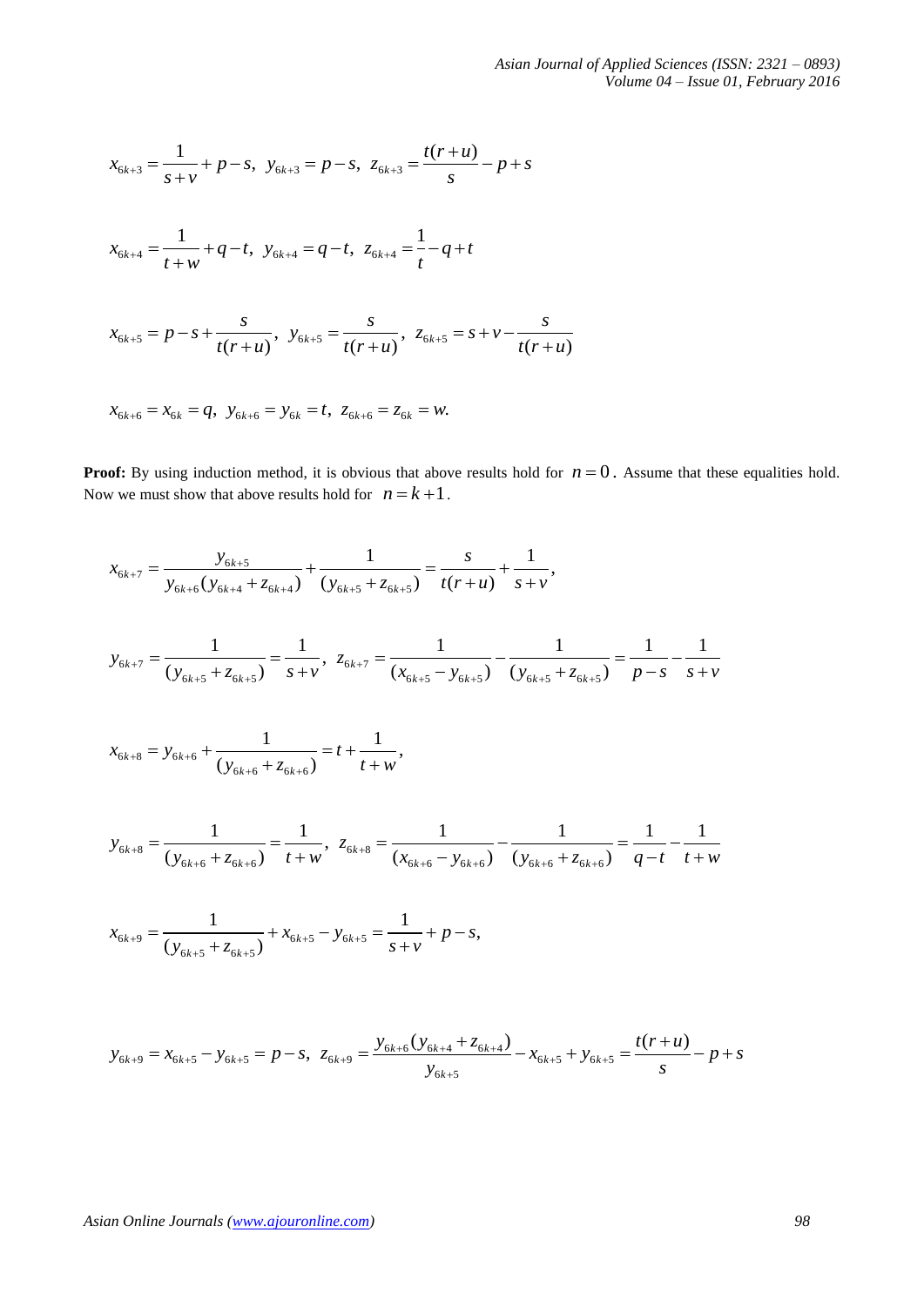*Asian Journal of Applied Sciences (ISSN: 2321 – 0893) Volume 04 – Issue 01, February 2016*

$$
x_{6k+10} = \frac{1}{(y_{6k+6} + z_{6k+6})} + x_{6k+6} - y_{6k+6} = \frac{1}{t+w} + q - t,
$$

$$
y_{6k+10} = x_{6k+6} - y_{6k+6} = q - t, \ \ z_{6k+10} = \frac{1}{y_{6k+6}} - x_{6k+6} + y_{6k+6} = \frac{1}{t} - q + t
$$

$$
x_{6k+11} = x_{6k+5} - y_{6k+5} + \frac{y_{6k+5}}{y_{6k+6}(y_{6k+4} + z_{6k+4})} = p - s + \frac{s}{t(r+u)},
$$

$$
x_{6k+11} = x_{6k+5} - y_{6k+5} + \frac{y_{6k+5}}{y_{6k+6}(y_{6k+4} + z_{6k+4})} = p - s + \frac{s}{t(r+u)},
$$
  

$$
y_{6k+11} = \frac{y_{6k+5}}{y_{6k+6}(y_{6k+4} + z_{6k+4})} = \frac{s}{t(r+u)}, \ z_{6k+11} = y_{6k+5} + z_{6k+5} - \frac{y_{6k+5}}{y_{6k+6}(y_{6k+4} + z_{6k+4})} = s + v - \frac{s}{t(r+u)}
$$

$$
x_{6k+12} = x_{6k+6} = q, \ \ y_{6k+12} = y_{6k+6} = t, \ \ z_{6k+12} = z_{6k+6} = w
$$

The following theorems are related to difference equation system (1.2). Here, we obtain the periodicity of these solutions and examine solutions of the system (1.2) related to initial values.

**Theorem 2.3.** Suppose that  $\{x_n, y_n, z_n\}$  are the solutions of the difference equation system (1.2) with initial values **Theorem 2.3.** Suppose that  $\{x_n, y_n, z_n\}$  are the solutions of the difference equation system (1.2) with initial values  $x_{-2}, x_{-1}, x_0, y_{-3}, y_{-2}, y_{-1}, y_0, z_{-3}, z_{-2}, z_{-1}, z_0 \in \mathbb{Z} - \{0\}$ ,  $y_{-3} + z_{-3} \neq 0$ ,  $y_{-2} + z_{-2$  $x_{-2} \neq y_{-2}, x_{-1} \neq y_{-1}, x_0 \neq y_0$ . Then all solutions of the system (1.2) are periodic with period 8.

Proof: From the system (1.2), it is obtained the following equalities  
\n
$$
x_{n+1} = \frac{y_{n-1}}{y_n(y_{n-3} + z_{n-3})} + \frac{1}{(y_{n-2} + z_{n-2})}, y_{n+1} = \frac{1}{(y_{n-2} + z_{n-2})}, z_{n+1} = \frac{1}{(x_{n-2} - y_{n-2})} - \frac{1}{(y_{n-2} + z_{n-2})}
$$
\n
$$
x_{n+2} = y_n + \frac{1}{(y_{n-1} + z_{n-1})}, y_{n+2} = \frac{1}{(y_{n-1} + z_{n-1})}, z_{n+2} = \frac{1}{(x_{n-1} - y_{n-1})} - \frac{1}{(y_{n-1} + z_{n-1})}
$$
\n
$$
x_{n+3} = \frac{1}{(y_{n-2} + z_{n-2})} + \frac{1}{(y_n + z_n)}, y_{n+3} = \frac{1}{(y_n + z_n)}, z_{n+3} = \frac{1}{(x_n - y_n)} - \frac{1}{(y_n + z_n)}
$$
\n
$$
x_{n+4} = \frac{1}{(y_{n-1} + z_{n-1})} + x_{n-2} - y_{n-2}, y_{n+4} = x_{n-2} - y_{n-2}, z_{n+4} = \frac{y_n(y_{n-3} + z_{n-3})}{y_{n-1}} - (x_{n-2} - y_{n-2})
$$

$$
x_{n+4} = \frac{1}{(y_{n-1} + z_{n-1})} + x_{n-2} - y_{n-2}, \quad y_{n+4} = x_{n-2} - y_{n-2}, \quad z_{n+4} = \frac{y_n (y_{n-3} + z_{n-3})}{y_{n-1}} - (x_{n-2} - y_{n-2})
$$

$$
(y_{n-1} + z_{n-1}) \t y_{n-1}
$$
  

$$
x_{n+5} = \frac{1}{(y_n + z_n)} + x_{n-1} - y_{n-1}, \ y_{n+5} = x_{n-1} - y_{n-1}, \ z_{n+5} = \frac{1}{y_n} - (x_{n-1} - y_{n-1})
$$

*Asian Online Journals (www.ajouronline.com) 99*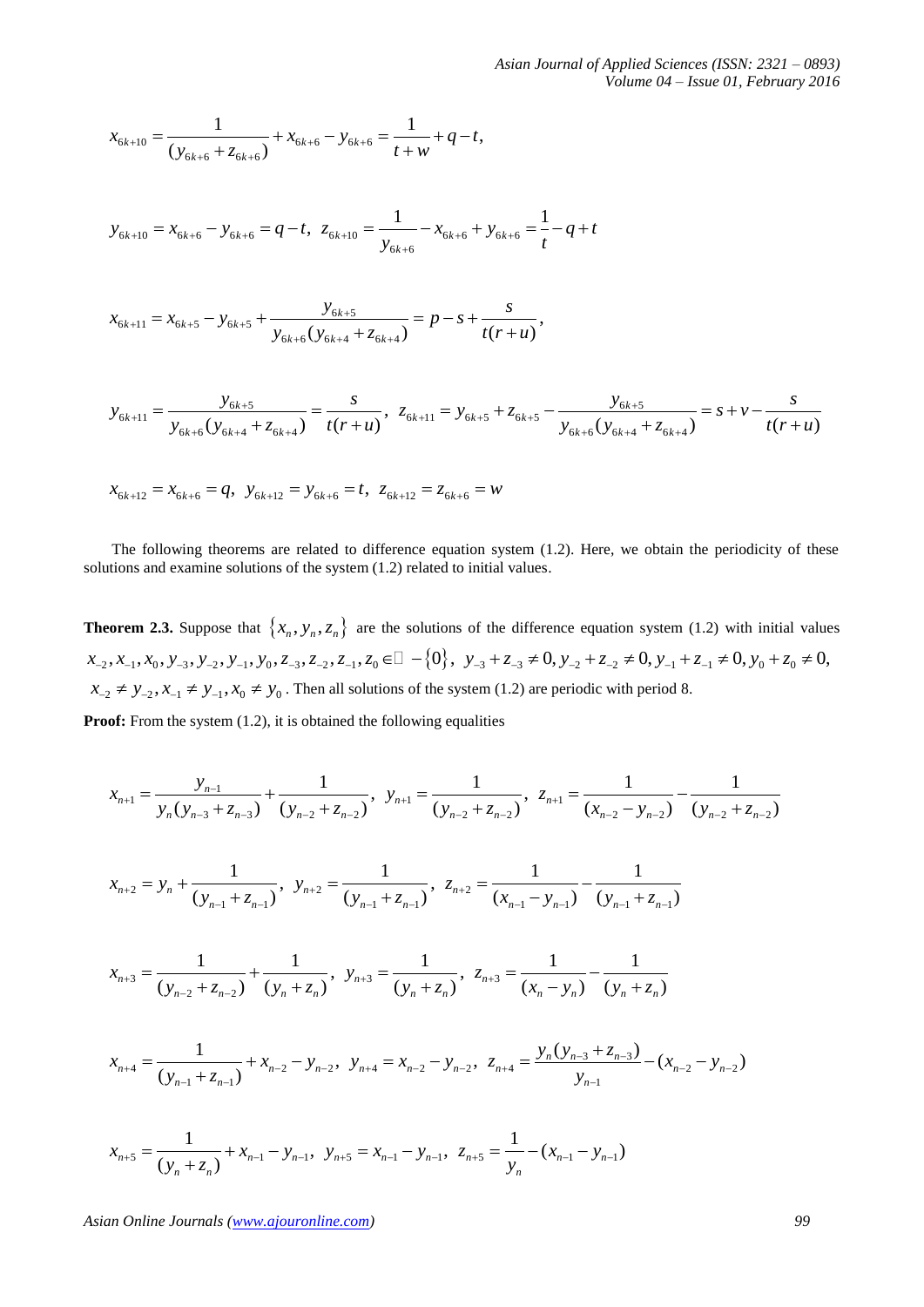$$
x_{n+6} = x_{n-2} - y_{n-2} + x_n - y_n, \ \ y_{n+6} = x_n - y_n, \ \ z_{n+6} = y_{n-2} + z_{n-2} - (x_n - y_n)
$$

$$
x_{n+6} = x_{n-2} - y_{n-2} + x_n - y_n, \quad y_{n+6} = x_n - y_n, \quad z_{n+6} = y_{n-2} + z_{n-2} - (x_n - y_n)
$$
  

$$
x_{n+7} = x_{n-1} - y_{n-1} + \frac{y_{n-1}}{y_n(y_{n-3} + z_{n-3})}, \quad y_{n+7} = \frac{y_{n-1}}{y_n(y_{n-3} + z_{n-3})}, \quad z_{n+7} = y_{n-1} + z_{n-1} - \frac{y_{n-1}}{y_n(y_{n-3} + z_{n-3})}
$$

 $x_{n+8} = x_n, \ \ y_{n+8} = y_n, \ \ z_{n+8} = z_n$ 

Thus all solutions of the system (1.2) are periodic with 8 period.

**Theorem 2.4.** All solutions of the difference equation system (1.2) with initial values  $x_{-2} = a, x_{-1} = b, x_0 = c, y_{-3} = p, y_{-2} = q, y_{-1} = r, y_0 = s, z_{-3} = t, z_{-2} = u, z_{-1} = v, z_0 = w \in \mathbb{R} \setminus \{0\},\$  $x_{-2} = a, x_{-1} = b, x_0 = c, y_{-3} = p, y_{-2} = q, y_{-1} = r, y_0 = s, z_{-3} = t, z_{-2}$ <br>  $a \neq q, b \neq r, c \neq s, p+t \neq 0, q+u \neq 0, r+v \neq 0, s+w \neq 0$ , follow

$$
x_{8k+1} = \frac{r}{s(p+t)} + \frac{1}{q+u}, \ \ y_{8k+1} = \frac{1}{q+u}, \ \ z_{8k+1} = \frac{1}{a-q} - \frac{1}{q+u}
$$

$$
x_{8k+2} = s + \frac{1}{r+v}, \quad y_{8k+2} = \frac{1}{r+v}, \quad z_{8k+2} = \frac{1}{b-r} - \frac{1}{r+v}
$$

$$
x_{8k+3} = \frac{1}{q+u} + \frac{1}{s+w}, \ y_{8k+3} = \frac{1}{s+w}, \ z_{8k+3} = \frac{1}{c-s} - \frac{1}{s+w}
$$

$$
x_{8k+4} = \frac{1}{r+v} + a - q, \ y_{8k+4} = a - q, \ z_{8k+4} = \frac{s(p+t)}{r} - (a-q)
$$

$$
x_{8k+5} = \frac{1}{s+w} + b-r, \ \ y_{8k+5} = b-r, \ \ z_{8k+5} = \frac{1}{s} - (b-r)
$$

$$
x_{8k+6} = a - q + c - s
$$
,  $y_{8k+6} = c - s$ ,  $z_{8k+6} = q + u - c + s$ 

$$
x_{8k+7} = b - r + \frac{r}{s(p+t)}, \ y_{8k+7} = \frac{r}{s(p+t)}, \ z_{8k+7} = r + v - \frac{r}{s(p+t)}
$$

 $x_{8k+8} = c$ ,  $y_{8k+8} = s$ ,  $z_{8k+8} = w$ .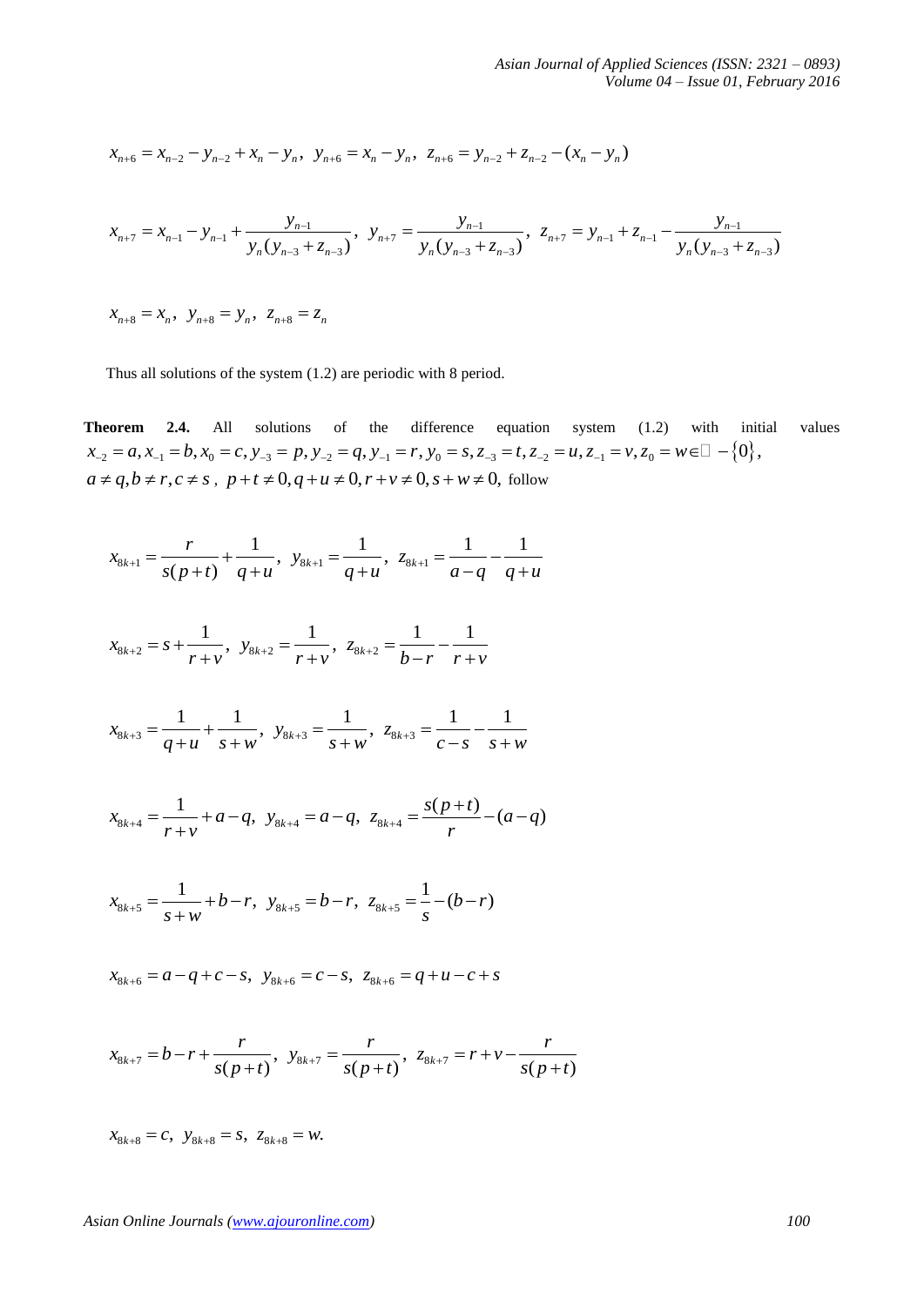**Proof:** By using induction method, it is obvious that above results hold for  $n = 0$ . Assume that these equalities hold. Now we must show that above results hold for  $n = k + 1$ .

$$
x_{8k+9} = \frac{y_{8k+7}}{y_{8k+8}(y_{8k+5} + z_{8k+5})} + \frac{1}{(y_{8k+6} + z_{8k+6})} = \frac{r}{s(p+t)} + \frac{1}{q+u},
$$
  

$$
y_{8k+9} = \frac{1}{(y_{8k+6} + z_{8k+6})} = \frac{1}{q+u}, \ z_{8k+9} = \frac{1}{(x_{8k+6} - y_{8k+6})} - \frac{1}{(y_{8k+6} + z_{8k+6})} = \frac{1}{a-q} - \frac{1}{q+u}
$$

$$
x_{8k+10} = y_{8k+8} + \frac{1}{(y_{8k+7} + z_{8k+7})} = s + \frac{1}{r + v},
$$

$$
y_{8k+10} = \frac{1}{(y_{8k+7} + z_{8k+7})} = \frac{1}{r+v}, \ z_{8k+10} = \frac{1}{(x_{8k+7} - y_{8k+7})} - \frac{1}{(y_{8k+7} + z_{8k+7})} = \frac{1}{b-r} - \frac{1}{r+v}
$$

$$
x_{8k+11} = \frac{1}{(y_{8k+6} + z_{8k+6})} + \frac{1}{(y_{8k+8} + z_{8k+8})} = \frac{1}{q+u} + \frac{1}{s+w},
$$

$$
x_{8k+11} = (y_{8k+6} + z_{8k+6}) \t(y_{8k+8} + z_{8k+8}) \t q + u \t s + w'
$$
  

$$
y_{8k+11} = \frac{1}{(y_{8k+8} + z_{8k+8})} = \frac{1}{s+w}, \ z_{8k+11} = \frac{1}{(x_{8k+8} - y_{8k+8})} - \frac{1}{(y_{8k+8} + z_{8k+8})} = \frac{1}{c-s} - \frac{1}{s+w},
$$

$$
x_{8k+12} = \frac{1}{(y_{8k+7} + z_{8k+7})} + x_{8k+6} - y_{8k+6} = \frac{1}{r+v} + a - q,
$$

$$
x_{8k+12} = \frac{}{(y_{8k+7} + z_{8k+7})} + x_{8k+6} - y_{8k+6} = \frac{}{(y_{8k+7} + z_{8k+7})} + a - q,
$$
  

$$
y_{8k+12} = x_{8k+6} - y_{8k+6} = a - q, \ z_{8k+12} = \frac{y_{8k+8}(y_{8k+5} + z_{8k+5})}{y_{8k+7}} - (x_{8k+6} - y_{8k+6}) = \frac{s(p+t)}{r} - (a-q),
$$

$$
x_{8k+13} = \frac{1}{(y_{8k+8} + z_{8k+8})} + x_{8k+7} - y_{8k+7} = \frac{1}{s+w} + b - r,
$$

$$
y_{8k+13} = x_{8k+7} - y_{8k+7} = b - r, \ z_{8k+13} = \frac{1}{y_{8k+8}} - (x_{8k+7} - y_{8k+7}) = \frac{1}{s} - (b - r)
$$

 $x_{8k+14} = x_{8k+6} - y_{8k+6} + x_{8k+8} - y_{8k+8} = a - q + c - s,$